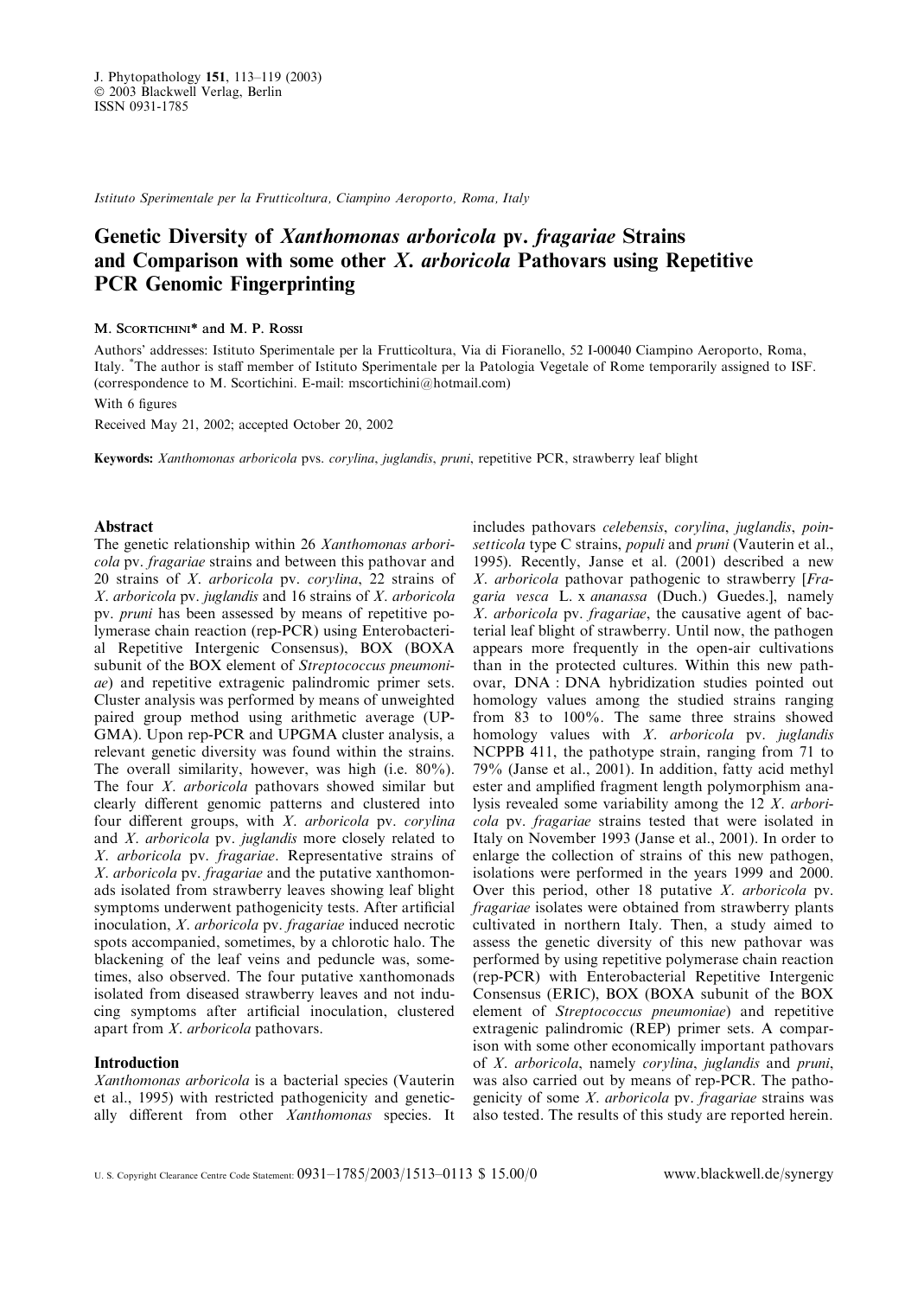# Materials and Methods

## Bacterial cultures and isolation

The strains utilized in this studyare listed in Table 1. They were cultured on glucose-yeast extract-calcium carbonate medium (GYCA) at  $25-27$ °C. Isolations were performed from visibly infected strawberry leaves showing necrotic lesions on the leaflet blades. Pieces of leaf tissue adjacent to necrotic areas as well as portions of midrib, major veins and petioles showing symptoms resembling those induced by X. arboricola pv. fragariae, were crushed in sterile mortars containing sterile saline (0.85% of NaCl in distilled water). Tenfold dilutions were also performed. Aliquots of 0.1 ml of the suspensions were spread on GYCA medium and incubated for  $3-4$  days at  $25-27$ °C. The mucoid and yellow colonies were transferred to nutrient agar (Oxoid, Basingstoke, UK) for purification.

# Biochemical and physiological tests

With isolates suspected to belong to  $X$ . arboricola pv. fragariae, the following tests were performed according to the techniques reported by Lelliott and Stead (1987): oxidative and fermentative metabolism of glucose, oxidase reaction, presence of arginine dihydrolase and catalase, nitrate reduction, hydrolysis of esculin, urea, starch, gelatin and Tween 80, tobacco hypersensitivity.

#### Whole-cell protein extracts comparison

To confirm the identityof the isolates, sodium dodecyl sulphate-polyacrylanide gel electrophoresis (SDS-PAGE) of soluble whole-cell protein extracts were performed. Cultures were grown on GYCA for 48 h at 25–27 °C. Protein harvesting and extraction were carried out by following the method of Van den Mooter et al. (1987). The profiles of the isolates were compared with those of X. arboricola pv. fragariae PD 2695, 2696 and 2780. Each strain was examined in duplicate.

# Repetitive PCR genomic fingerprinting and UPGMA analysis

With all strains listed in Table 1, rep-PCR was performed by using ERIC, BOX and REP primer sets according to the procedures of Louws et al. (1994). The ERIC, BOX, and REP primer sets were synthesized by Eurogentech (Seraing, Belgium). Amplification was performed in an MJ Research PTC 100 programmable thermal controller (Watertown, MS, USA). Each  $25 \mu$ l reaction mixture contained  $200 \mu$ M deoxynucleoside triphosphate,  $2 \text{ mm } \text{MgCl}_2$ , primers at 60 pmol, Taq polymerase 1.0 U and 4  $\mu$ l of mineral oil. After thermal cycling (Louws et al., 1994), the PCR products were separated by vertical gel electrophoresis on 6% acrylamide gels in 1X TBE buffer, at 160 V,  $4^{\circ}$ C for 30 min, in a Bio Rad Mini Protein apparatus (Hercules, CA, USA) (Scortichini et al., 2001, 2002). The PCR amplifications were performed in triplicate. The gels were stained with ethidium bromide and visualized under a UV transilluminator (Spectroline, Westburg,

NY, USA) and photographed with a Polaroid film type 55. Gel analysis was made as described by Smith et al. (1995). The gels were recorded and bands common to all three amplifications were recorded. For each primer sets and for each strain, bands were scored as present (1) or absent (0) and the readings were entered in a computer file as a binary matrix. Similarity coefficients for all pairwise combinations were determined using Dice's coefficients (Dice, 1945) and clustered by UPGMA by means of NTSYS (Numerical Taxonomy Systematic) (Exeter Software, New York, NY, USA), pc-version, 1.80.

#### Pathogenicity tests

With X. arboricola pv. fragariae PD 2695, PD 2780 (pathotype strain), ISF F 23, ISF F 26, ISF F 30 and ISF F 99 representing the groups obtained upon rep-PCR and UPGMA analysis, pathogenicity tests were performed. Briefly, pot-cultivated strawberry cultivar Chandler plants were cultivated, in autumn, in glasshouse at  $20-25^{\circ}$ C day and  $8-15^{\circ}$ C night temperatures. Bacterial suspensions in sterile physiological saline (0.85% of NaCl in distilled water, SPS) were prepared from 48-h-old colonies grown on GYCA. A concentration of  $1-2 \times 10^7$  cells/ml was used. Single leaflets were inoculated by puncturing major veins and peduncles and by placing 10  $\mu$ l of the suspension on the wound. Six leaflets and six peduncles per each strain were inoculated. Control leaves were inoculated with SPS only. Symptom development was assessed up to 60 days after the inoculations. Re-isolations were carried out after the appearance of symptoms.

# Results

## Isolations, biochemical tests and SDS-PAGE of protein extracts

The GYCA medium frequently allowed the isolation of mucoid and yellow-pigmented bacteria from infected strawberry leaves. However, only 18 isolates showed the biochemical features showed by X. arboricola pv. fragariae: oxidative metabolism of glucose, oxidase reaction-negative, presence of catalase, absence of arginine dihydrolase and nitrate reduction, esculin, starch and gelatin hydrolysis-positive, urease and Tween 80 hydrolysis-negative, tobacco hypersensitivitypositive. This last test resulted in a delayof 48 h for ISF F 26, ISF F 29, ISF F 30 and ISF F 31. The visual comparison of protein extracts, upon SDS-PAGE, revealed an identical profile between X. arboricola pv. fragariae PD 2695, PD 2696, PD 2780 isolated in 1993 and the isolates obtained in 1999 and 2000, with the exception of ISF F 26, ISF F 29, ISF F 30 and ISF F 31 which showed qualitative diversity in the profile pattern.

## Pathogenicity test

Xanthomonas arboricola pv. fragariae strains PD 2780 and PD 2695 as well as ISF F 23 and ISF F 99 induced discoloration of the veins 10–15 days after the inoculation, whereas the peduncle started to become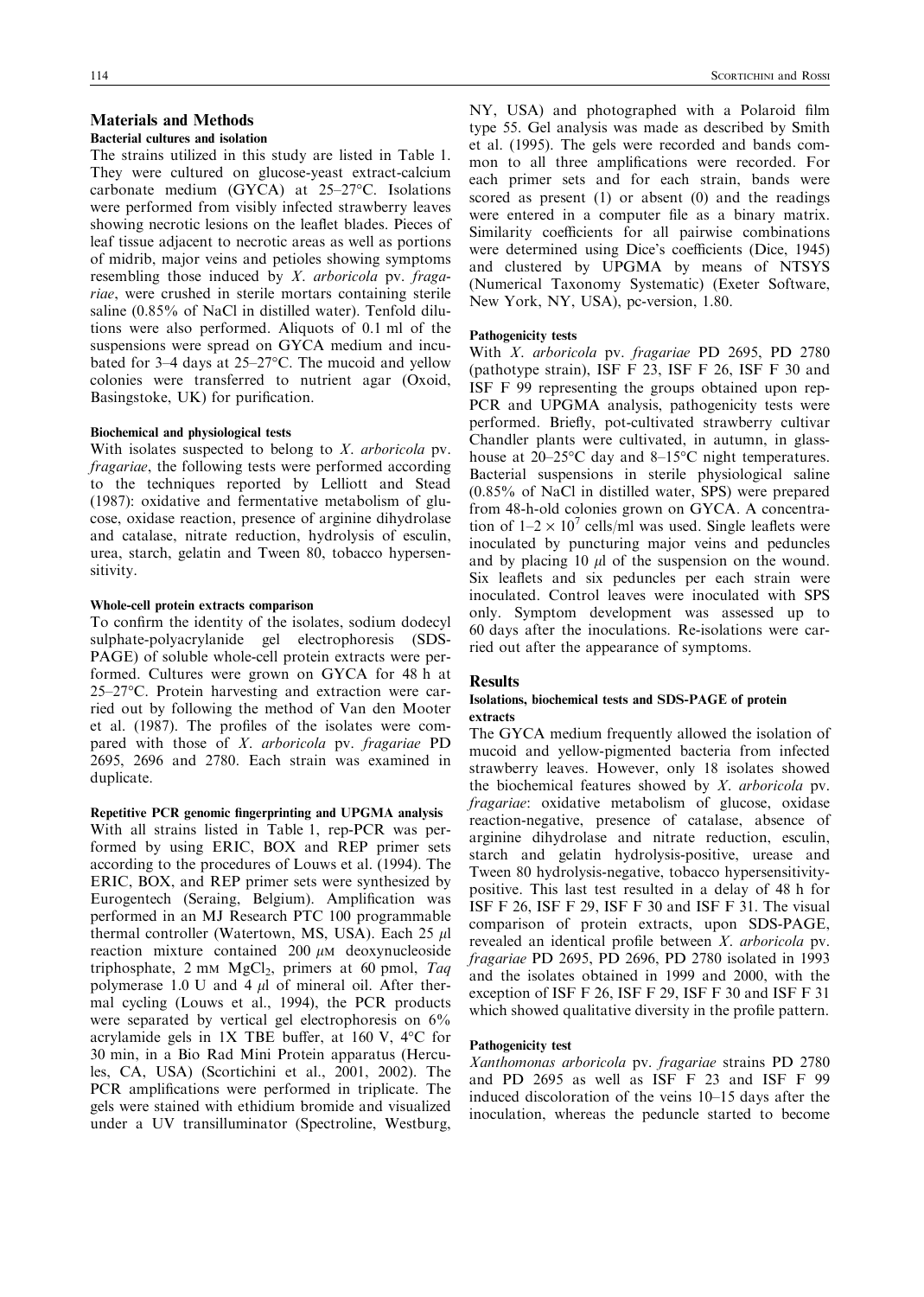| Table 1<br>List of strains used in this study | Strain                                                      | Host plant                 | Country         | Year of isolation |  |  |
|-----------------------------------------------|-------------------------------------------------------------|----------------------------|-----------------|-------------------|--|--|
|                                               | Xanthomonas arboricola pv. fragariae                        |                            |                 |                   |  |  |
|                                               | PD<br>2694                                                  | Frag. x an.                | Italy           | 1993              |  |  |
|                                               | PD<br>2695                                                  | Frag. x an.                | Italy           | 1993              |  |  |
|                                               | PD<br>2696                                                  | Frag. x an.                | Italy           | 1993              |  |  |
|                                               | PD<br>2697                                                  | Frag. x an.                | Italy           | 1993              |  |  |
|                                               | PD<br>2698                                                  | Frag. x an.                | Italy           | 1993              |  |  |
|                                               | PD<br>2699                                                  | Frag. x an.                | Italy           | 1993              |  |  |
|                                               | $2780^{\mathrm{T}}$<br>PD                                   | Frag. x an.                | Italy           | 1993              |  |  |
|                                               | PD<br>2782                                                  | Frag. x an.                | Italy           | 1993              |  |  |
|                                               | 2803<br>PD                                                  | Frag. x an.                | Italy           | 1993              |  |  |
|                                               | PD<br>2804                                                  | Frag. x an.                | Italy           | 1993              |  |  |
|                                               | PD<br>2805                                                  | Frag. x an.                | Italy           | 1993              |  |  |
|                                               | PD<br>2806                                                  | Frag. x an.                | Italy           | 1993              |  |  |
|                                               | ISF F23                                                     | Frag. x an.                | Italy           | 1999              |  |  |
|                                               | F99<br>ISF<br>ISF<br>F113                                   | Frag. x an.                | Italy           | 1999<br>2000      |  |  |
|                                               | ISF<br>F115                                                 | Frag. x an.                | Italy           | 2000              |  |  |
|                                               | ISF F116                                                    | Frag. x an.                | Italy           | 2000              |  |  |
|                                               | ISF F124                                                    | Frag. x an.                | Italy           | 2000              |  |  |
|                                               | ISF<br>F126                                                 | Frag. x an.<br>Frag. x an. | Italy<br>Italy  | 2000              |  |  |
|                                               | ISF F128                                                    | Frag. x an.                | Italy           | 2000              |  |  |
|                                               | ISF F129                                                    | Frag. x an.                | Italy           | 2000              |  |  |
|                                               | ISF<br>F130                                                 | Frag. x an.                | Italy           | 2000              |  |  |
|                                               | <b>ISF</b><br>F135                                          | Frag. x an.                | Italy           | 2000              |  |  |
|                                               | ISF<br>F136                                                 | Frag. x an.                | Italy           | 2000              |  |  |
|                                               | ISF F137                                                    | Frag. x an.                | Italy           | 2000              |  |  |
|                                               | ISF F139                                                    |                            |                 | 2000              |  |  |
|                                               | Frag. x an.<br>Italy<br>Xanthomonas arboricola pv. corylina |                            |                 |                   |  |  |
|                                               | <b>NCPPB 2896</b>                                           | C. avellana                | UK              | 1976              |  |  |
|                                               | <b>NCPPB 3037</b>                                           | C. avellana                | UK              | 1977              |  |  |
|                                               | <b>NCPPB 3339</b>                                           | C. avellana                | France          | 1984              |  |  |
|                                               | PD 1896                                                     | C. avellana                | The Netherlands | 1991              |  |  |
|                                               | PD 1897                                                     | C. avellana                | The Netherlands | 1991              |  |  |
|                                               | PD 3657                                                     | C. avellana                | Germany         | 1999              |  |  |
|                                               | Fil 6                                                       | C. avellana                | USA (Oregon)    | Unknown           |  |  |
|                                               | Fil 19                                                      | C. avellana                | USA (Oregon)    | Unknown           |  |  |
|                                               | Fil 29                                                      | C. avellana                | USA (Oregon)    | Unknown           |  |  |
|                                               | Fil 85                                                      | C. avellana                | USA (Oregon)    | Unknown           |  |  |
|                                               | ISF F Ncl                                                   | C. avellana                | Italy           | 1996              |  |  |
|                                               | ISF F Nc2                                                   | C. avellana                | Italy           | 1996              |  |  |
|                                               | ISF F Nc4                                                   | C. avellana                | Italy           | 1997              |  |  |
|                                               | ISF F Nc5                                                   | C. avellana                | Italy           | 1997              |  |  |
|                                               | ISF F Nc6                                                   | C. avellana                | Italy           | 1998              |  |  |
|                                               | ISF F Nc7                                                   | C. avellana                | Italy           | 1998              |  |  |
|                                               | ISF F Nc 9                                                  | C. avellana                | Italy           | 1999              |  |  |
|                                               | ISF F Nc10                                                  | C. avellana                | Italy           | 1999              |  |  |
|                                               | ISF F Nc 14                                                 | C. avellana                | Italy           | 2000              |  |  |
|                                               | ISF F Nc 15                                                 | C. avellana                | Italy           | $2000\,$          |  |  |
|                                               | Xanthomonas arboricola pv. juglandis                        |                            |                 |                   |  |  |
|                                               | $411^T$<br><b>NCCPB</b>                                     | J. regia                   | New Zealand     | 1957              |  |  |
|                                               | <b>NCPPB</b><br>412                                         | J. regia                   | New Zealand     | 1957              |  |  |
|                                               | <b>NCPPB</b><br>413                                         | J. regia                   | New Zealand     | 1957              |  |  |
|                                               | <b>NCPPB</b><br>362                                         | J. regia                   | UK              | 1955              |  |  |
|                                               | <b>NCPPB</b><br>1659                                        | J. regia                   | UK              | 1964              |  |  |
|                                               | <b>NCPPB</b><br>1447                                        | J. regia                   | Romania         | 1963              |  |  |
|                                               | <b>NCPPB</b><br>2927                                        | J. regia                   | Iran            | 1977              |  |  |
|                                               | <b>NCPPB</b><br>3340                                        | J. regia                   | France          | 1984              |  |  |
|                                               | PD<br>130                                                   | J. regia                   | The Netherlands | 1978              |  |  |
|                                               | PD<br>157                                                   | J. regia                   | The Netherlands | 1987              |  |  |
|                                               | PD<br>2365                                                  | J. regia                   | The Netherlands | 1994              |  |  |
|                                               | PD<br>2277                                                  | J. regia                   | The Netherlands | 1993              |  |  |
|                                               | <b>BPIC</b><br>279                                          | J. regia                   | Greece          | 1970              |  |  |
|                                               | <b>BPIC</b><br>281                                          | J. regia                   | Greece          | 1970              |  |  |
|                                               | <b>BPIC</b><br>349                                          | J. regia                   | Greece          | 1971              |  |  |
|                                               | <b>BPIC</b><br>733                                          | J. regia                   | Greece          | 1979              |  |  |
|                                               | <b>IVIA</b><br>1317.3                                       | J. regia                   | Spain           | 1993              |  |  |
|                                               | 1325.2b<br><b>IVIA</b>                                      | J. regia                   | Spain           | 1993              |  |  |
|                                               | <b>ISF</b><br>FN1                                           | J. regia                   | Italy           | 1991              |  |  |
|                                               | <b>ISF</b><br>FN2                                           | J. regia                   | Italy           | 1995              |  |  |
|                                               | <b>ISF</b><br>FN3                                           | J. regia                   | Italy           | 1999              |  |  |
|                                               | <b>ISF</b><br><b>FN12</b>                                   | J. regia                   | Italy           | 1999              |  |  |
|                                               |                                                             |                            |                 |                   |  |  |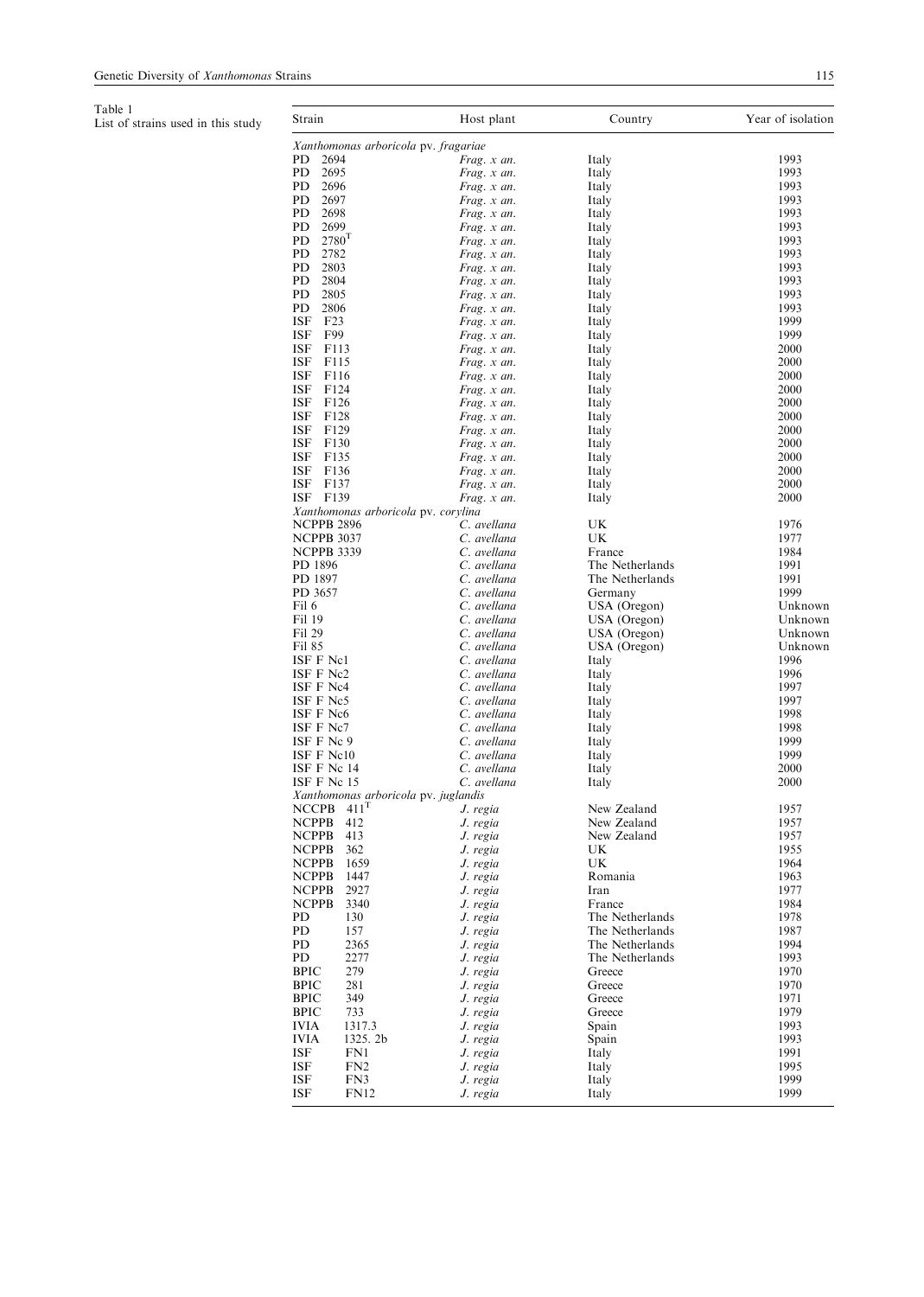| Strain                           | Host plant   | Country      | Year of isolation | Table 1<br>(Continued) |
|----------------------------------|--------------|--------------|-------------------|------------------------|
| Xanthomonas arboricola pv. pruni |              |              |                   |                        |
| 416 <sup>1</sup><br><b>NCPPB</b> | P. salicina  | New Zealand  | 1957              |                        |
| <b>NCPPB</b><br>417              | P. salicina  | New Zealand  | 1957              |                        |
| <b>NCPPB</b><br>926              | P. domestica | South Africa | 1961              |                        |
| <b>NCPPB</b><br>1607             | P. persica   | Australia    | 1964              |                        |
| <b>NCPPB</b><br>2587             | P. armeniaca | South Africa | 1964              |                        |
| <b>NCPPB</b><br>2588             | P. persica   | South Africa | 1964              |                        |
| <b>NCPPB</b><br>3156             | P. persica   | Italy        | 1981              |                        |
| <b>NCPPB</b><br>3877             | P. salicina  | Italy        | 1990              |                        |
| <b>NCPPB</b><br>3878             | P. salicina  | Italy        | 1991              |                        |
| ISF<br>FXP1                      | P. salicina  | Italy        | 1995              |                        |
| ISF<br>FXP <sub>2</sub>          | P. salicina  | Italy        | 1995              |                        |
| ISF<br>FXP3                      | P. persica   | Italy        | 1995              |                        |
| ISF<br><b>FXP11</b>              | P. salicina  | Italy        | 2000              |                        |
| ISF<br>FXP <sub>12</sub>         | P. salicina  | Italy        | 2000              |                        |
| ISF<br>FXP13                     | P. salicina  | Italy        | 2000              |                        |
| ISF<br>FXP <sub>14</sub>         | P. salicina  | Italy        | 2000              |                        |
| Unknown xanthomonads             |              |              |                   |                        |
| F26<br>ISF                       | Frag. x an.  | Italy        | 1999              |                        |
| ISF<br>F <sub>29</sub>           | Frag. x an.  | Italy        | 1999              |                        |
| ISF<br>F30                       | Frag. x an.  | Italy        | 1999              |                        |
| ISF<br>F31                       | Frag. x an.  | Italy        | 1999              |                        |

<sup>T</sup>: Pathotype strain; Frag. x an. : Fragaria vesca x ananassa; C. avellana: Corylus avellana; J. regia: Juglans regia; P. armeniaca: Prunus armeniaca; P. domestica: Prunus domestica; P. salicina: Prunus salicina; P. persica: Prunus persica.

NCCPB: National Collection of Plant Pathogenic Bacteria, York, United Kingdom; PD: Plant Protection Service, Wageningen, The Netherlands; BPIC: Culture Collection of Benaki Phytopathological Institute, Kiphissia-Athens, Greece; IVIA: Instituto Valenciano de Investigaciones Agrarias, Moncada-Valencia, Spain; ISF: Culture Collection of Istituto Sperimentale per la Frutticoltura, Roma, Italy.

reddish 15–18 days after the inoculation. Blackening of the veins and a subsequent necrosis of the leaf tissue was observed 1 month after the inoculation. Afterwards, a chlorotic halo was, sometimes, noticed around the necrotic tissue. The leaf blight symptom was observed only in some symptomatic leaves showing necrosis and chlorotic halo, approximately 2 months after the inoculation. Xanthomonas arboricola pv. fragariae strain PD 2780 (pathotype strain) was the most aggressive, causing blight in four leaflets, whereas ISF F 23 inciting blight only on one leaflet was the least aggressive. The blackening of the peduncle was observed only in some cases and mainly with strain PD 2780 that induced such a symptom on three of the six inoculated peduncles. Isolates ISF F 26 and ISF F 30 induced onlya slight discoloration around the inoculation site that never developed into a necrotic tissue. Re-isolations on GYCA performed from symptomatic leaflets and peduncles yielded yellow-pigmented colonies identical to X. arboricola pv. fragariae upon SDS-PAGE.

On the basis of biochemical tests, SDS-PAGE comparison of protein extract profiles with type and reference strains of X. arboricola pv. fragariae and pathogenicity tests, we conclude that the 14 isolates listed in Table 1 belong to X. arboricola pv. fragariae. ISF F 26, ISF F 29, ISF F 30 and ISF F 31 could not be classified, although, probably, they are xanthomonads.

#### Repetitive PCR genomic fingerprinting

ERIC, BOX and REP primer sets gave reproducible genomic PCR profiles consisting of bands of approximately 100–1700 bp. The bands were clearly differentiated byPAGE. For UPGMA analysis, a total of 41 reproducible, clearly resolved bands were scored: 18 for primers ERIC, 14 for primer BOX and nine for primer REP. ERIC and BOX primers were more discriminative than REP in differentiating the X. arboricola pv. fragariae strains. Representative genomic patterns are shown in Fig. 1–4. \*UPGMA analysis



Fig. 1 Polymerase chain reaction fingerprinting patterns from genomic DNA of Xanthomonas arboricola pv. fragariae and putative xanthomonads strains, obtained byusing enterobacterial repetitive intergenic consensus primer sets. m: molecular size marker (1-kb ladder, Gibco BRL, Life Technologies, Italy); the sizes are indicated in base pairs. Lane 1: ISF F 29; lane 2: ISF F 30; lane 3: X. arboricola pv. fragariae PD 2697; lane 4: X. arboricola pv. fragariae PD 2696; lane 5: X. arboricola pv. fragariae PD 2782; lane 6: X. arboricola pv. fragariae 2695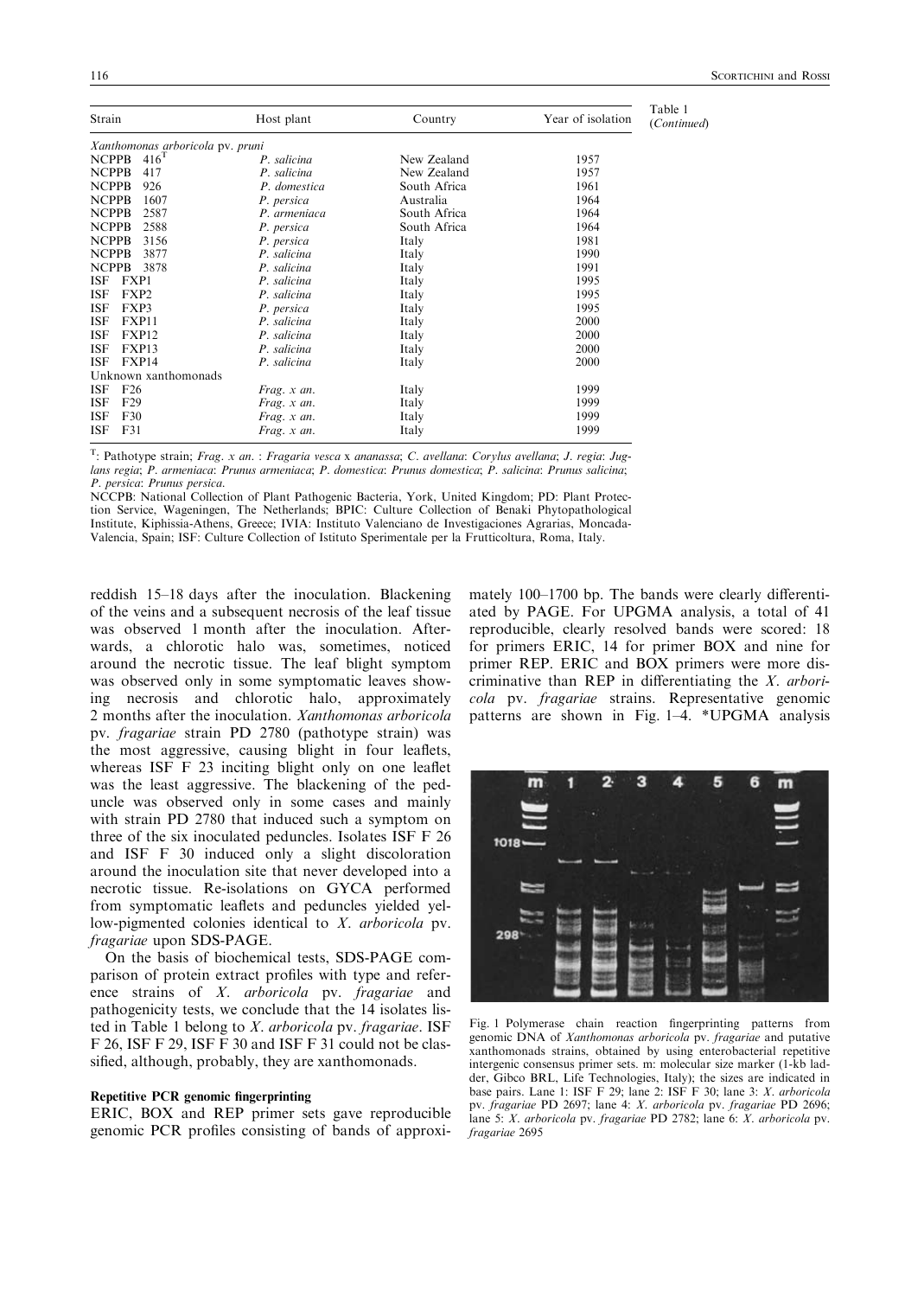

Fig. 2 Polymerase chain reaction fingerprinting patterns from genomic DNA of Xanthomonas arboricola pv. fragariae and putative xanthomonads strains, obtained byusing enterobacterial repetitive intergenic consensus primer sets. m: molecular size marker (1-kb ladder, Gibco BRL, Life Technologies, Italy); the sizes are indicated in base pairs. Lane 1: X. arboricola pv. fragariae ISF F 128; lane 2: X. arboricola pv. fragariae ISF F 124; lane 3: X. arboricola pv. fragariae ISF F 116; lane 4: X. arboricola pv. fragariae ISF F 115; lane 5: ISF F 26; lane 6: ISF F 23



Fig. 3 Polymerase chain reaction fingerprinting patterns from genomic DNA of Xanthomonas arboricola pv. fragariae. X. arboricola pv. corylina, X. arboricola pv. juglandis and X. arboricola pv. pruni strains, obtained by using BOX primer set. m: molecular size marker (1-kb ladder, Gibco BRL, Life Technologies, Italy); the sizes are indicated in base pairs. Lane 1: X. arboricola pv. juglandis NCPPB 483; lane 2: *X. arboricola* pv. *juglandis*  $411<sup>T</sup>$ ; lane 3: *X. arboricola* pv. pruni NCPPB 416<sup>T</sup>; lane 4: *X. arboricola* pv. *pruni* NCPPB 417; lane 5: X. arboricola pv. corylina Fil 6; lane 6: X. arboricola pv. fragariae PD 2780T

revealed a relevant diversity among the 26 X. arboricola pv. fragariae strains because each strain showed a unique profile. The overall similarity, however, is high (i.e.  $>80\%$ ) (Fig. 5). Each of the representative strains of X. arboricola pv. juglandis, X. arboricola pv. corylina and X. arboricola pv. pruni showed a similar but clearly different profile from  $X$ . arboricola pv. fragariae (Figs 3 and 4) and clustered apart (Fig. 5). When UPGMA analysis was carried out with all the strains listed in Table 1, the four pathovars studied formed four different clusters with  $X$ . arboricola pv. juglandis and  $X$ . arboricola pv. corylina the most closely related (Fig. 6). Also ISF F 26, ISF F 29, ISF F 30 and ISF



Fig. 4 Polymerase chain reaction fingerprinting patterns from genomic DNA of Xanthomonas arboricola pv. corylina, X. arboricola pv. juglandis, X. arboricola pv. pruni and putative xanthomonad strains, obtained by using  $BOX$  primer set. m: molecular size marker (1-kb ladder, Gibco BRL, Life Technologies, Italy); the sizes are indicated in base pairs. Lane 1: X. arboricola pv. juglandis NCPPB 483; lane 2: *X. arboricola* pv. *juglandis*  $411<sup>T</sup>$ ; lane 3: *X. arboricola* pv. *pruni* NCPPB 416<sup>T</sup>; lane 4: *X. arboricola* pv. *pruni* NCPPB 417; lane 5: X. arboricola pv. corylina Fil 6; lane 6: ISF F 31. Note the different genomic pattern of ISF F 31



Fig. 5 Dendrogram showing relationship between Xanthomonas arboricola pv. fragariae strains, representative and type-strains of X. arboricola pvs. corylina, juglandis and pruni, and putative xanthomonads isolated from diseased strawberry leaves

F 31, the strains that induced a delayed hypersensitivity reaction of the tobacco leaves, showed a distinctive pattern and clustered apart from all the other X. arboricola strains (Fig. 5). In addition, all of the four strains showed the same genomic profile.

## Discussion

This study showed that genetic variability is present in X. arboricola pv. fragariae strains isolated in Italy.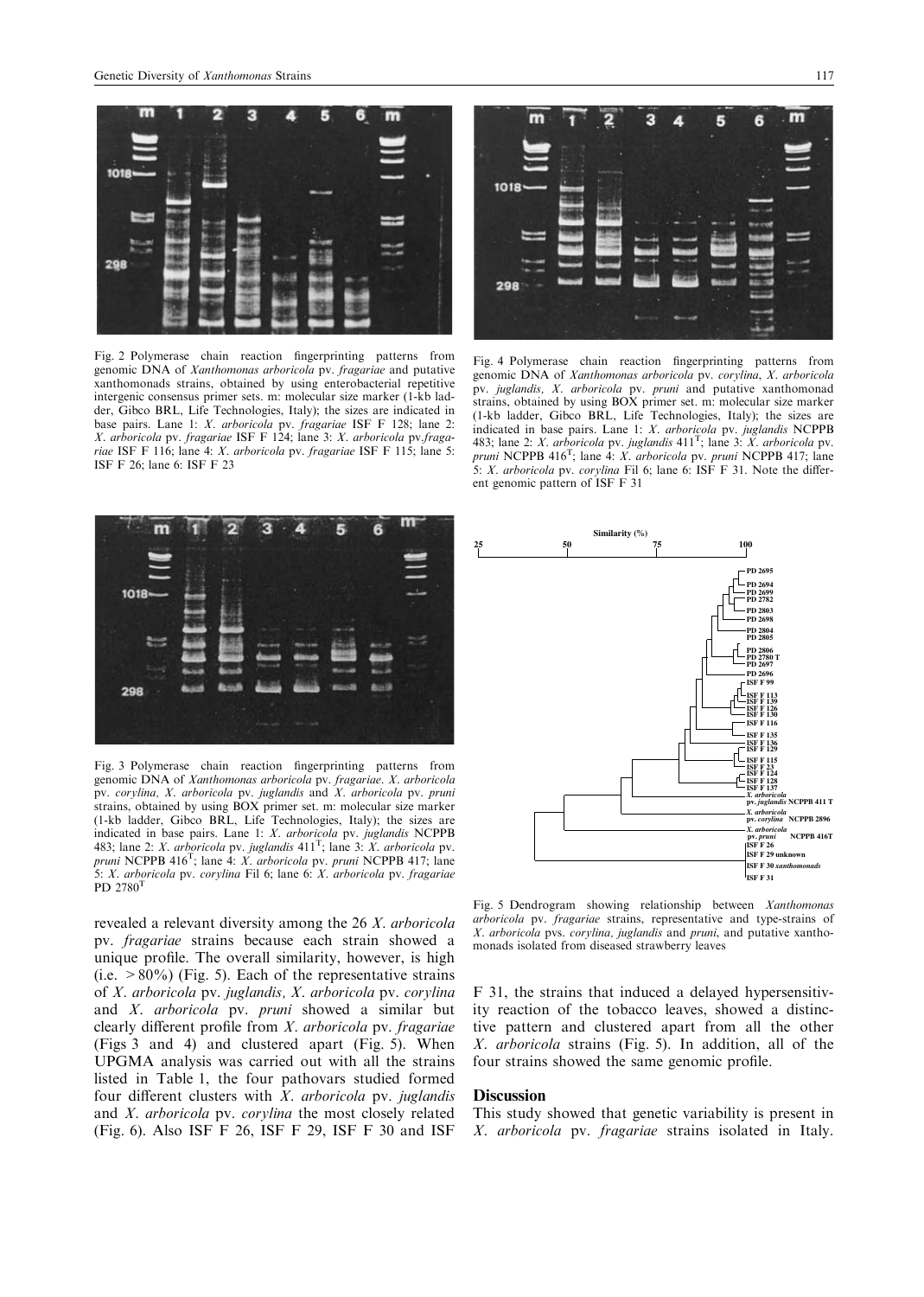

Fig. 6 Simplified dendrogram showing relationships between Xanthomonas arboricola pvs. corylina, fragariae, juglandis and pruni. Cluster analysis obtained by means of unweighted paired group method using arithmetic average with Dice's coefficients after repetitive polymerase chain reaction using enterobacterial repetitive intergenic consensus, BOX and repetitive extragenic palindromic primer sets

Rep-PCR and UPGMA analysis indicated that each strain has a distinct genomic profile, although the overall similarity of the patterns is high (i.e. around 80%). Further studies, taking into account the population structure of the pathogen (Maynard Smith et al., 1993), are necessary to assess if such a relevant genetic diversity is related to a real panmictic structure of the pathovar. In addition, the present study, performed with more strains than previously (Janse et al., 2001), confirms that such a new pathovar represents a distinct group within X. arboricola, with X. arboricola pv. corylina and X. arboricola pv. juglandis as the closest pathovars. Rep-PCR, based on primers targeting the highly conserved DNA sequences present in bacterial species, once more confirms its capability to easily discriminate among closely related phytopathogenic bacteria (Louws et al., 1999) and its used as a rapid and discriminatory technique to determine taxonomic diversity (Rademaker et al., 2000). The presence of these xanthomonads would be worthy of consideration also outside Italy as strawberry cultivation, nowadays, is based on an extensive exchange of propagative material on a world-wide scale. Genetic assessment by means of rep-PCR also ascertained that we isolated other xanthomonads of uncertain identity that exhibit substantial pathogenic and genetic diversity from X. arboricola pv. fragariae. Interestingly, this group did not induce any significant symptom to strawberry. These findings indicate that pathogenic and putative non-pathogenic xanthomonads can be present at the same time in/on strawberry leaves. Non-pathogenic xanthomonads have been repeatedly isolated from various plant material such as apple explants (Maas et al., 1985), vegetables and fruits (Liao and Wells, 1987), mixed infections in tomato and pepper transplants (Gitaitis et al., 1987), bean debris (Gilbertson et al., 1990) weeds (Angeles-Ramos et al., 1991). In an extensive study carried out with non-pathogenic xanthomonads, Vauterin et al. (1996) showed that none of

the 70 strains tested induced symptoms on the plants from which they were originally isolated. Moreover, the identification of such strains was rather ambiguous and theycould not be classified in the known pathovar system (Vauterin et al., 1996). The ecological role of such non-pathogenic xanthomonads is unknown, and Vauterin et al. (1996) argued that they could represent pathogenic Xanthomonas strains with still unknown host plant(s), being able to live as resident or epiphytes on many plants or that they can become pathogenic only under certain specific conditions. Our experience with *X. arboricola* pv. *fragariae* strains indicate that this micro-organism incites the leaf blight symptom mainly in open-field cultivation and during midautumn weather conditions characterized by a very high humidity content of the air. In fact, it is not always possible to artificially reproduce in glasshouse the symptoms observed in the field and the leaf blight symptoms are visible many weeks after the inoculation. Ecological and/or edaphic factors, possibly favouring the phytopathogenic activity of X. arboricola pv. fragariae are still unknown.

In conclusion, the isolation of yellow-pigmented bacteria from strawberry leaves is not rare, whereas the recovery of putative  $X$ . arboricola pv. fragariae would seem less frequent (R. Gozzi and A. Calzolari, personal communication). In addition, X. arboricola pv. fragariae and X. fragariae can be, sometimes, contemporaneously isolated either from strawberry plants with symptoms of angular leaf spot or with leaf blight (Scortichini, 1996). These findings indicate that mixed infections due to the contemporaneous presence of the two pathogens can occur on strawberry plants. Moreover, it has been ascertained that, within  $X$ . fragariae, different populations of the pathogen do exist either in the United States and Canada or Europe (Opgenorth et al., 1996; Pooler et al., 1996; Roberts et al., 1998; Janse et al., 2001). Consequently, an update of the techniques aiming to detect the pathogenic xanthomonads in the strawberry propagative material would seem important.

#### Acknowledgements

The authors wish to thank the following colleagues for having supplied Xanthomonas arboricola strains: J.D. Janse (Plant Protection Service, Wageningen, The Netherlands); M.M. Lopez (Instituto Valenciano de Investigaciones Agrarias, Moncada-Valencia, Spain); P.G. Psallidas (Benaki Phytopathological Institute, Kiphissia-Athens, Greece); D.E. Stead (Central Science Laboratory, York, United Kingdom).

#### References

- Angeles-Ramos, R., A. K. Vidaver, P. Flynn (1991): Characterization of epiphytic Xanthomonas campestris pv. phaseoli and pectolytic xanthomonads recovered from symptomless weeds in the Dominican Republic. Phytopathology 81, 677–681.
- Dice, L. R. (1945): Measurement of the amount of ecological association between species. Ecology 26, 297–302.
- Gilbertson, R. L., R. E. Rand, D. J. Hagedorn (1990): Survival of Xanthomonas campestris pv. phaseoli and pectolytic strains of Xanthomonas campestris in bean debris. Plant Dis. 74, 322–327.
- Gitaitis, R. D., M. J. Sasser, R. W. Beaver, T. B. Mc Innes, R. E. Stall (1987): Pectolytic xanthomonads in mixed infections with